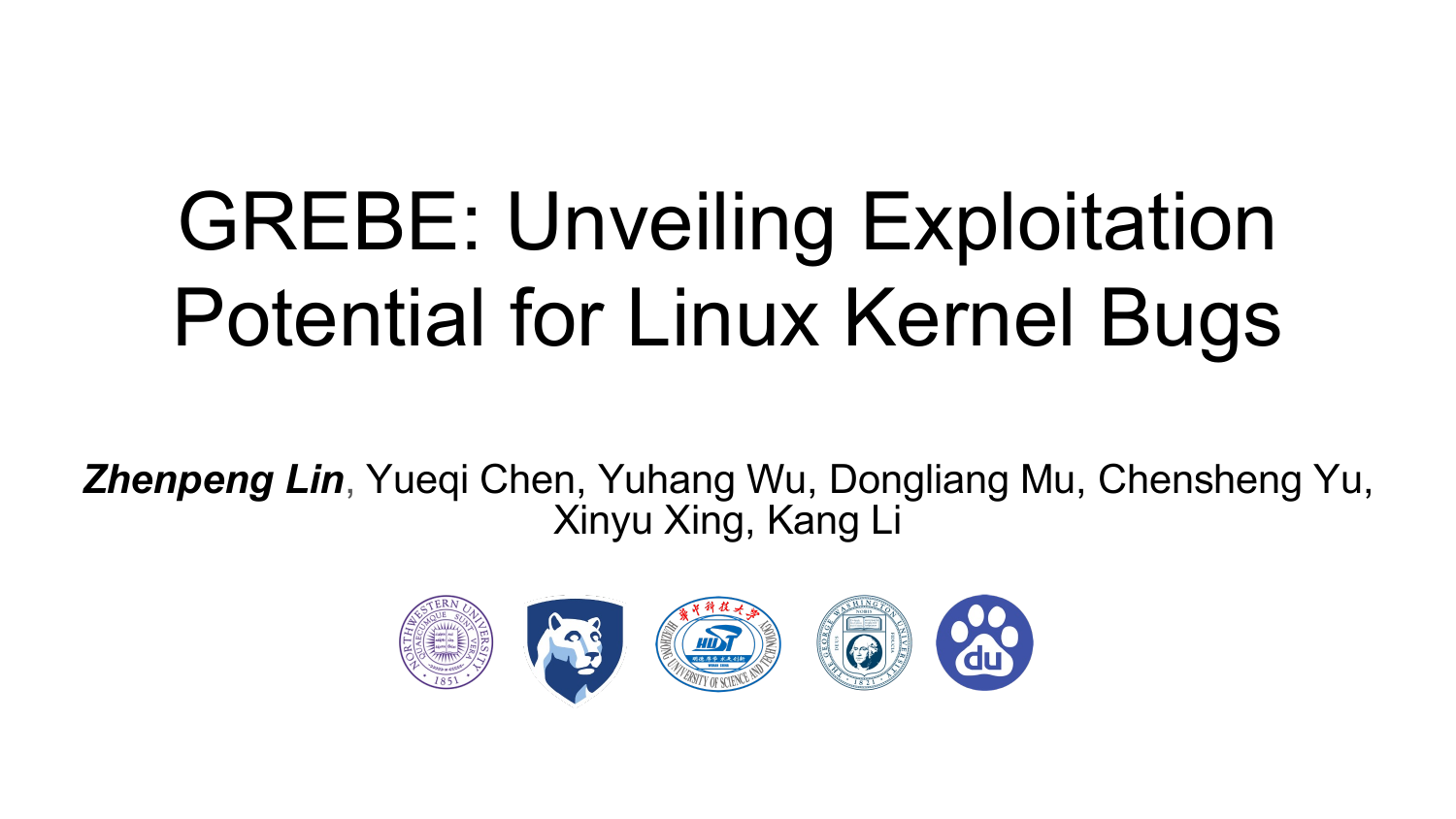# Linux Kernel is Security-Critical but Buggy

#### Security-Critical

- 85% smartphones run on Linux kernel
- $~1$   $~39\%$  websites are powered by Linux kernel
- etc

## Buggy

- Syzbot reported ~5k bugs in past 4 years
- $~\sim$ 1k bugs are still unfixed
- Often gets *pwned* at Pwn2Own



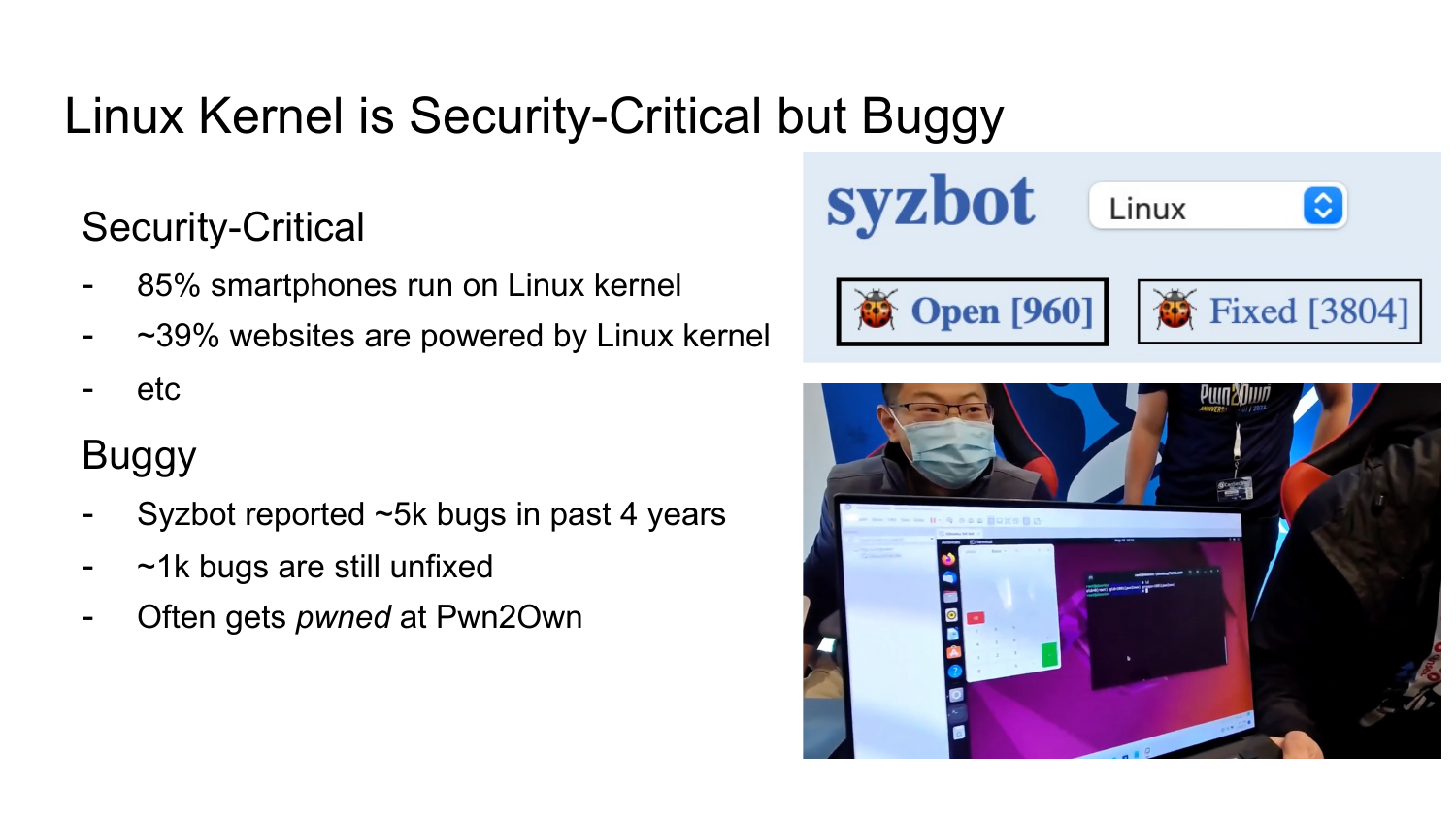# Knowing Exploitability is Important but Challenging

#### Guide the design of hardening

Eliminate exploit component

Promote bug fix and fix adoption

- Severe bugs not fixed in upstream
- Severe bugs fixed in upstream, unfixed in vendor's kernel

#### Knowing true exploitability is hard

- Kernel is complex
- Writing exploits is time-consuming

■ Roses are red, Violets are blue ● Giving leets ■ more sweets<sup>Q</sup> All of 2022! February 14, 2022

Posted by Eduardo Vela, Vulnerability Matchmaker

Until December 31 2022 we will pay 20,000 to 91,337 USD for exploits of vulnerabilities in the Linux Kernel, Kubernetes, GKE or kCTF that are exploitable on our test lab.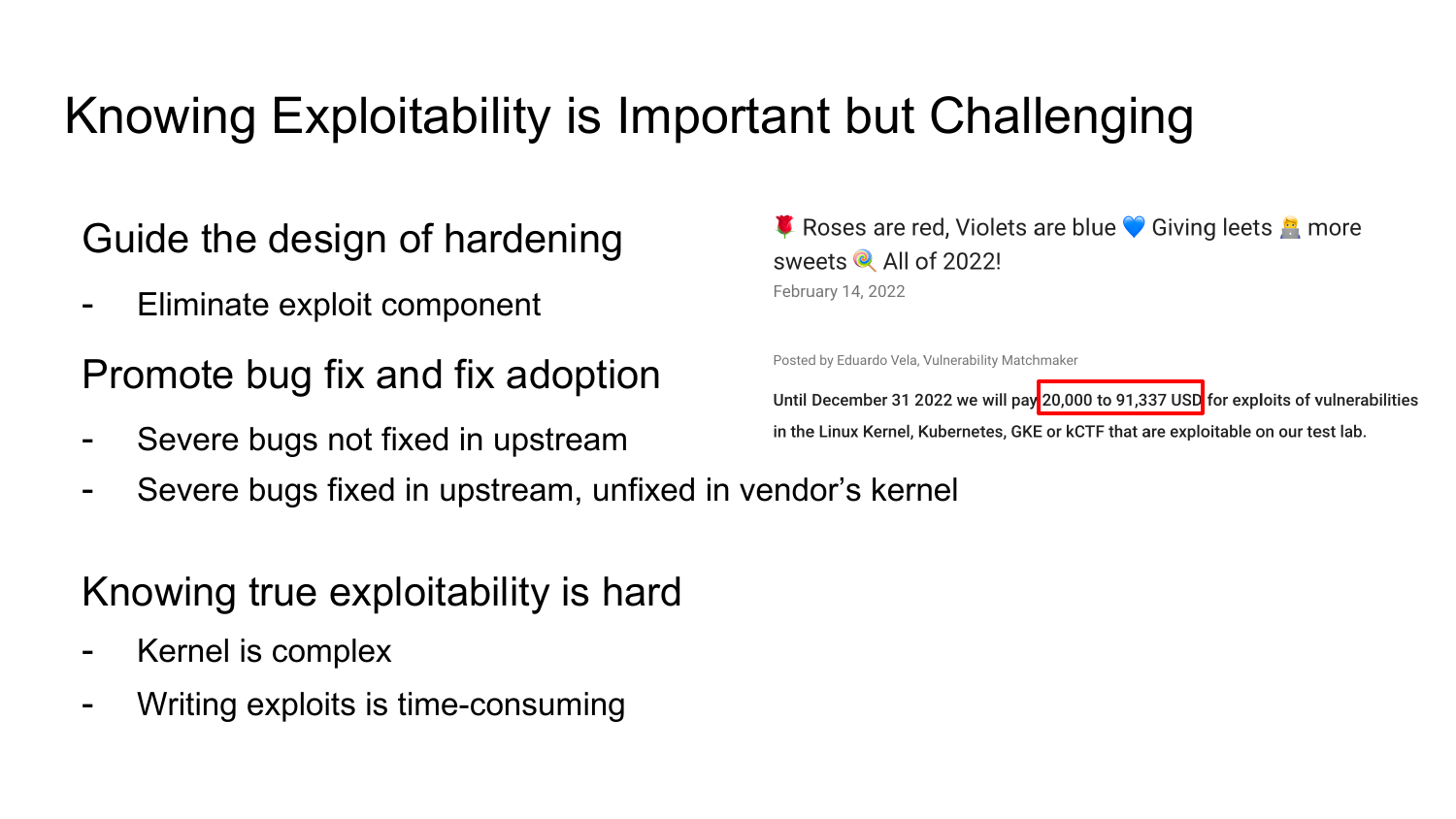## Practical Exploitability Assessment

Approximate the exploitability

- *Likely to exploit* : UAF/OOB/DF
- *Less Likely to exploit* : GPF/Null Ptr Dereference/BUG/WARN/INFO

| Level | Type                     | <b>Example</b>                    | <b>CVSS Score</b> |
|-------|--------------------------|-----------------------------------|-------------------|
|       | Exploit Kernel           | KASAN (e.g., use-after-free,      | 6.2               |
|       |                          | double-free, out-of-bound access) |                   |
|       | <b>Terminate Process</b> | BUG, GPF, NULL ptr dereference    | 5.3               |
|       | Logging Errors           | WARN, wrappers (e.g., pr_err)     | l.9               |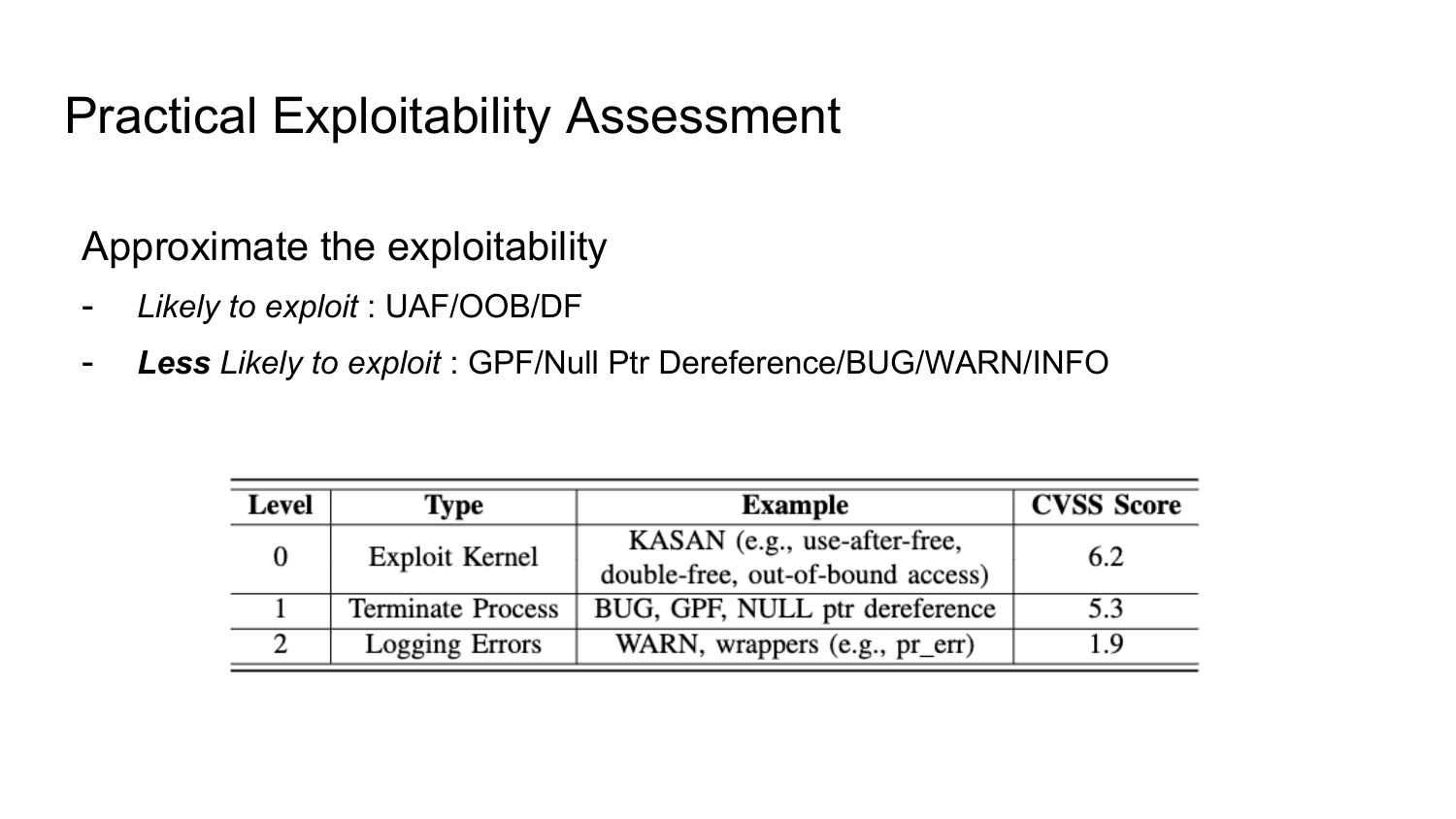# Approximation May Underestimate Exploitability

- A severe bug may not show memory corruption capability
- A severe bug may only show limited memory corruption capability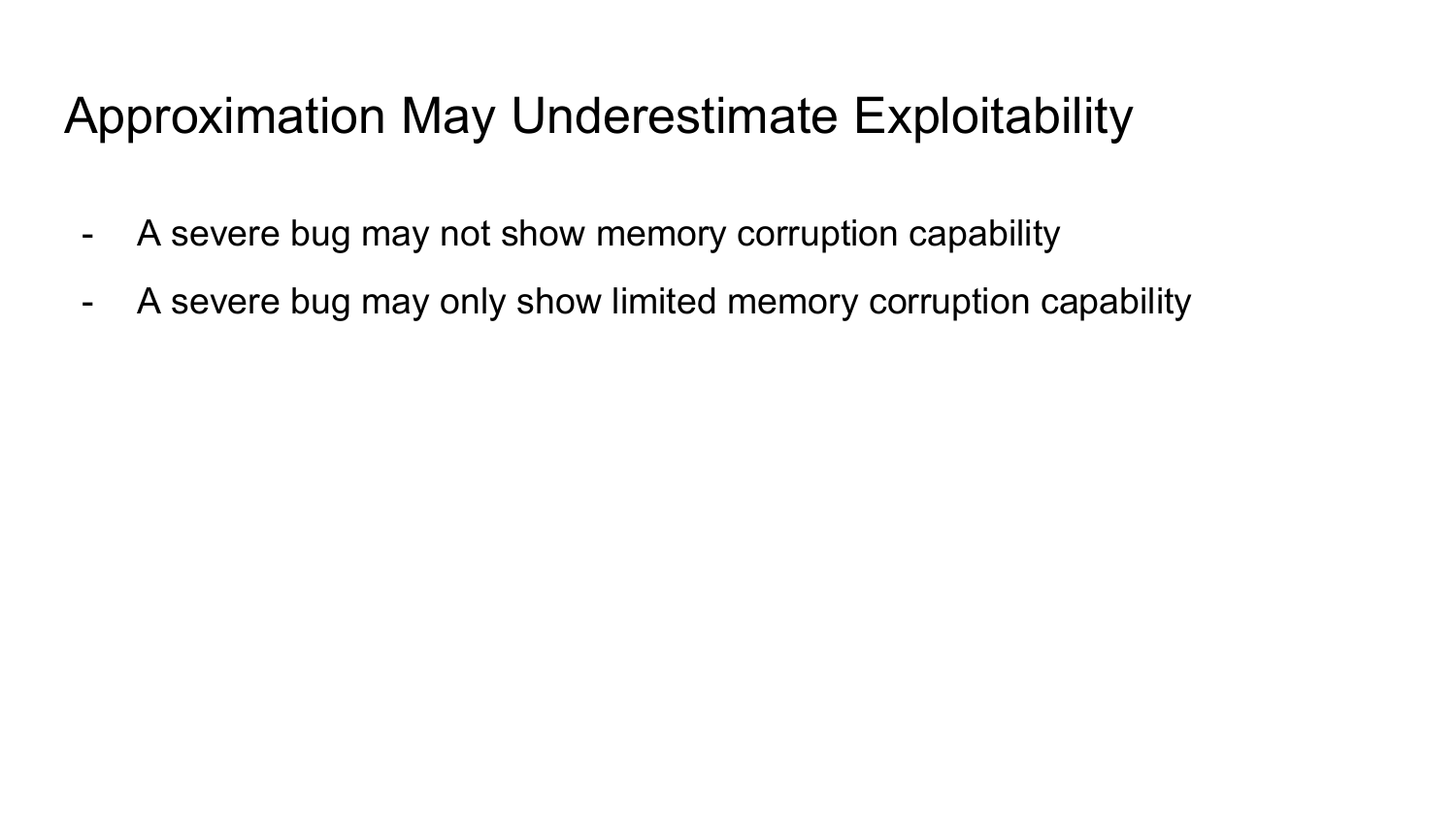## A Real-World Example — CVE-2021-3715

- Reported as a *warning* error by Syzbot
- Fixed in upstream kernel, but unfixed in some vendors' kernel
- No CVE assigned, no discussion, no public exploit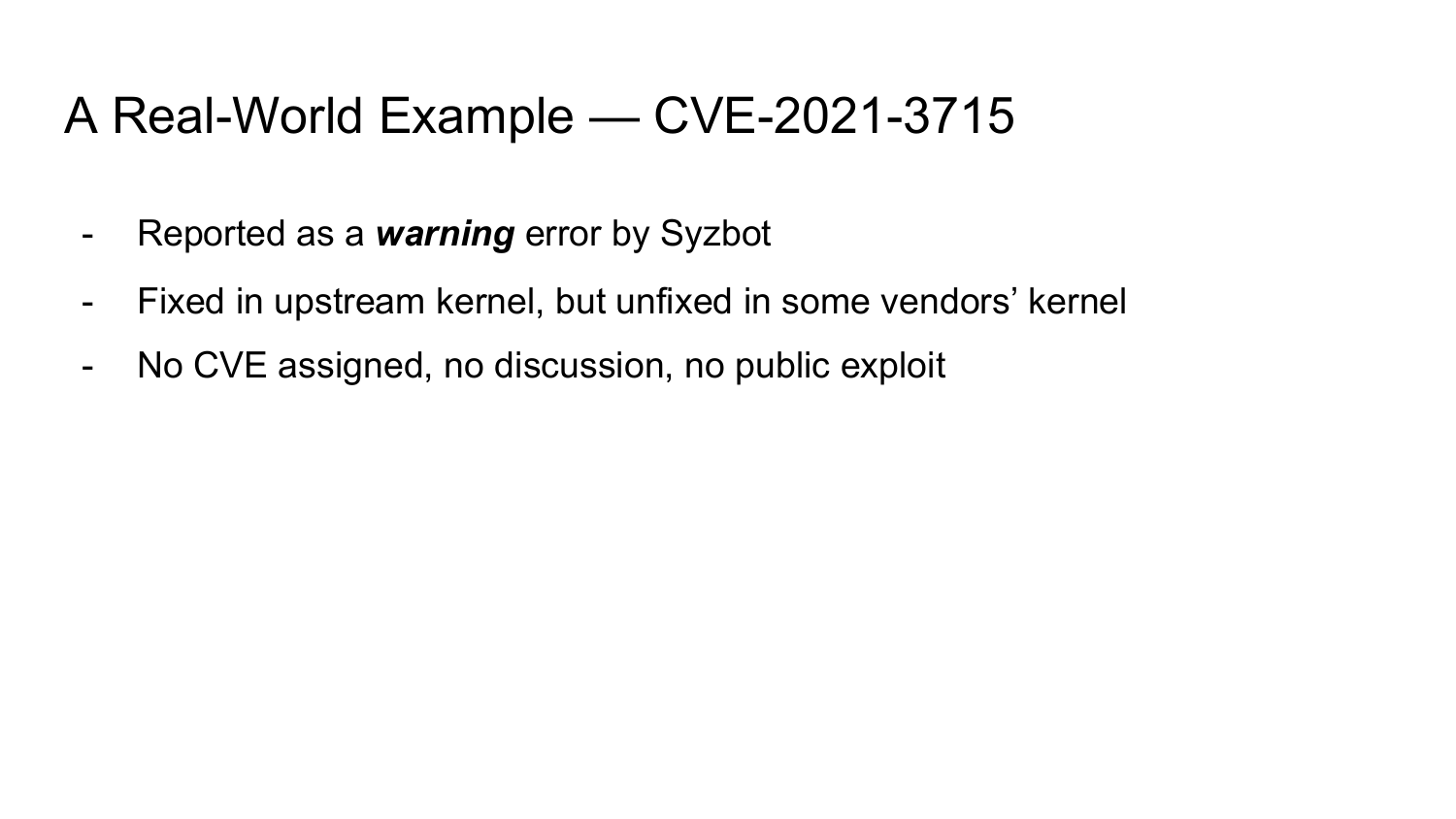## A Real-World Example — CVE-2021-3715

- Reported as a *warning* error by Syzbot
- Fixed in upstream kernel, but unfixed in some vendors' kernel
- No CVE assigned, no discussion, no public exploit
- *UAF* error identified by our tool **GREBE** and being exploited by us
- Responsibly disclosed to RedHat
- RedHat notified affected vendors and *CVE assigned*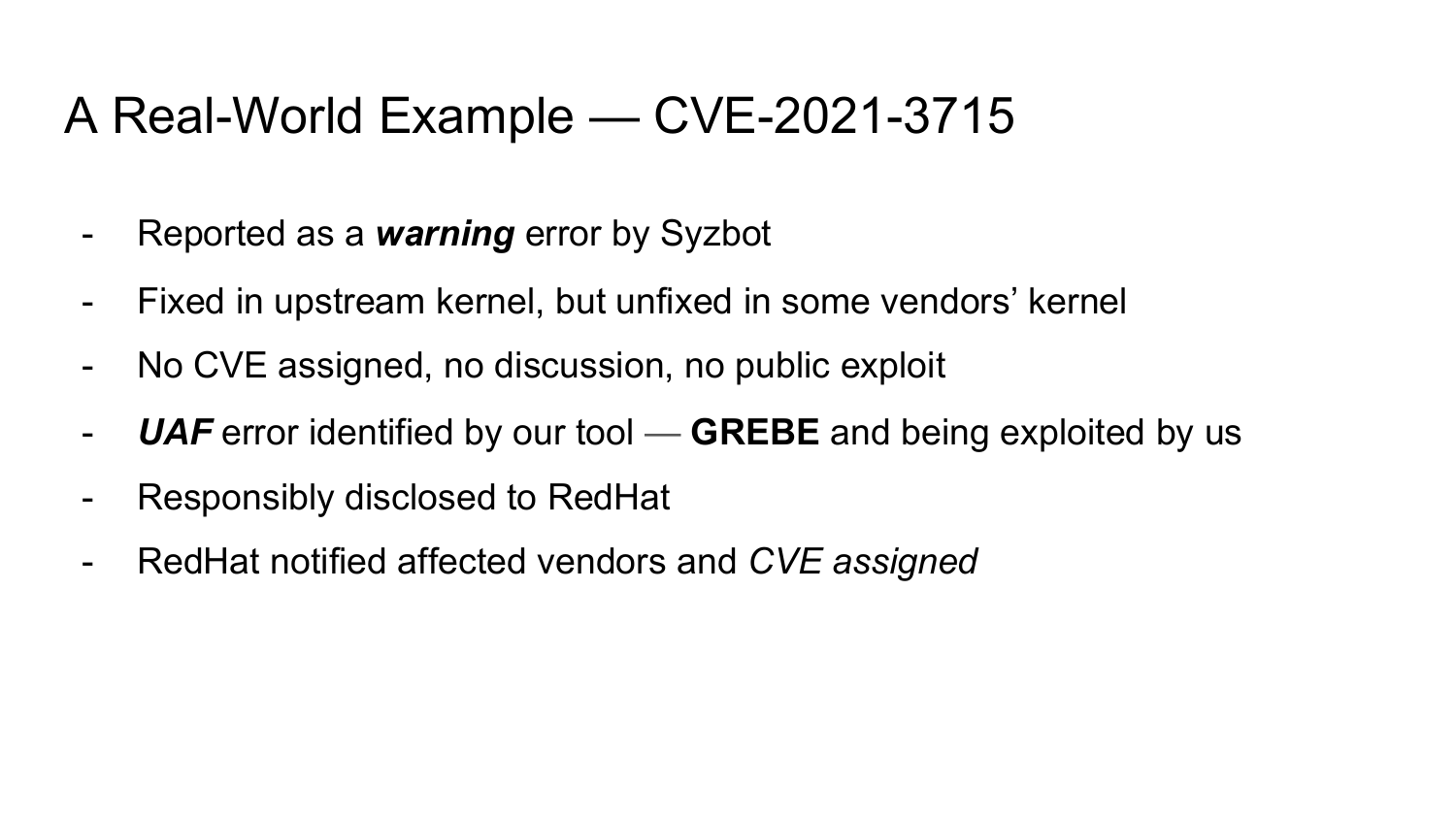## Kernel Bugs Have Multiple Error Behaviors

- CVE-2021-3715 shows warning error and UAF error.
- With the *same* root cause, *different* inputs causing *different* errors.

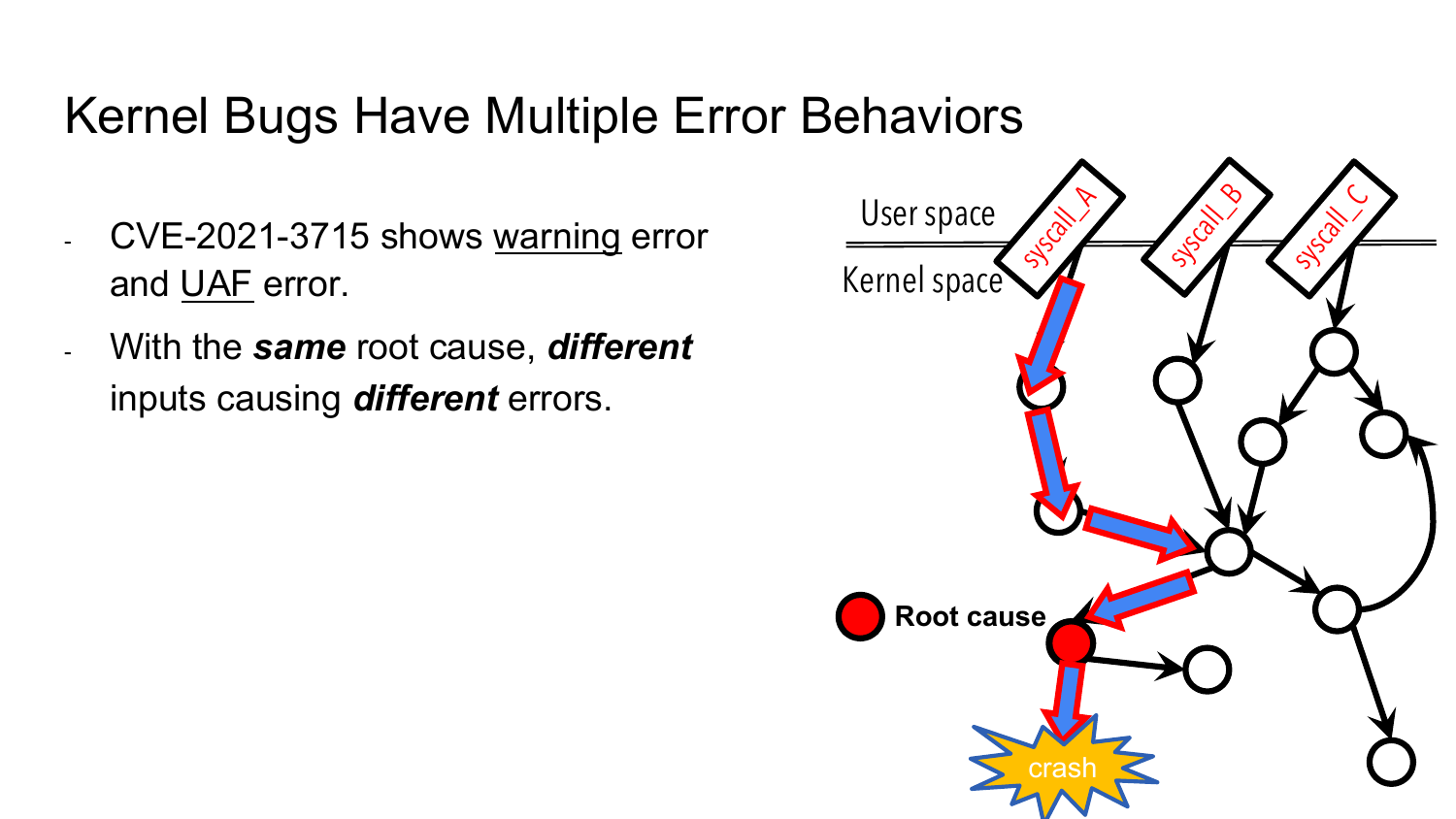## Kernel Bugs Have Multiple Error Behaviors

- CVE-2021-3715 shows warning error and UAF error.
- With the *same* root cause, *different* inputs causing *different* errors.

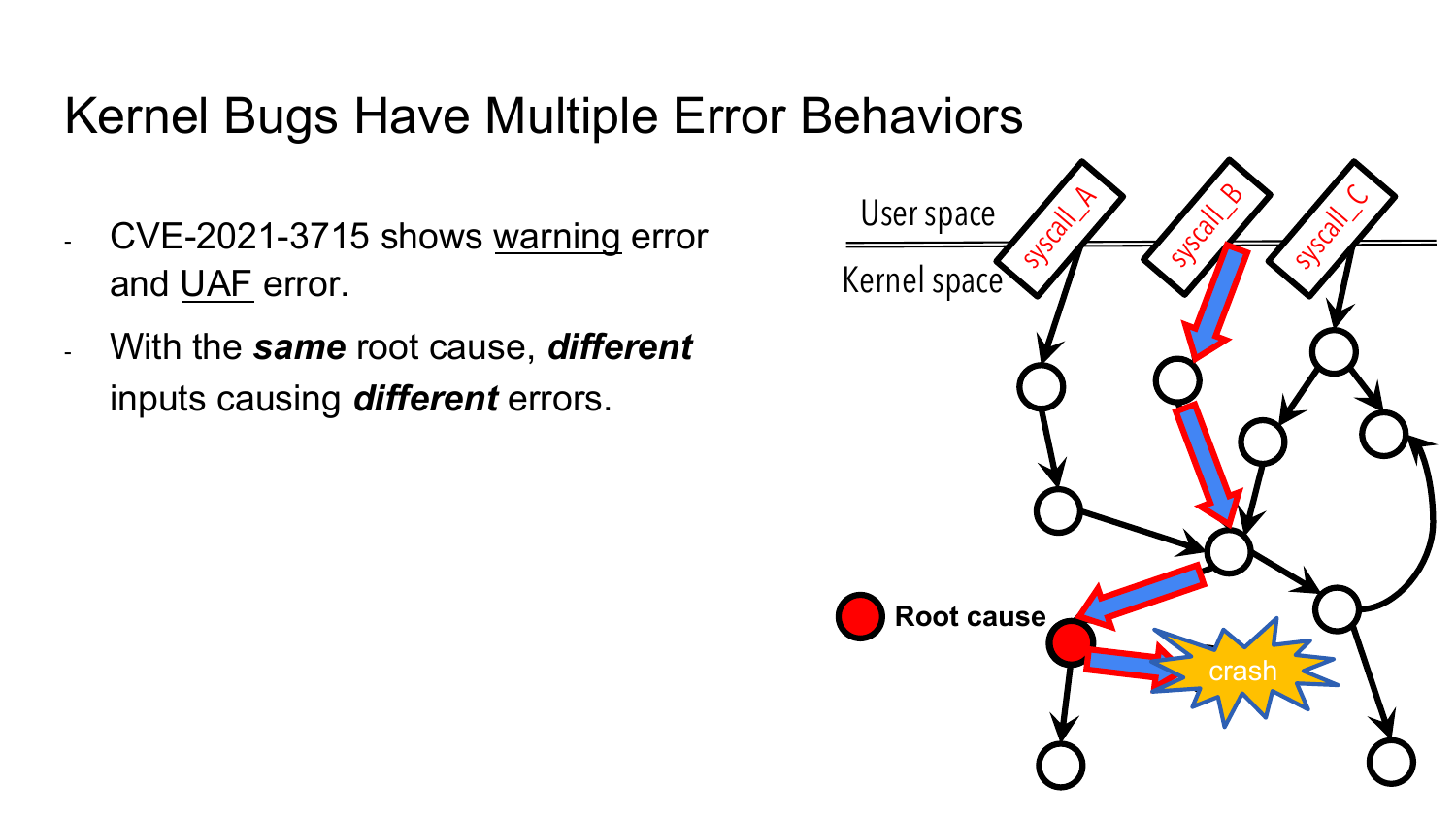## GREBE: An Object-driven Kernel Fuzzer

## Insight

- Linux kernel implementation is object-oriented
- Operation on kernel objects are necessary to trigger the bug
- Data in kernel propagate through kernel objects

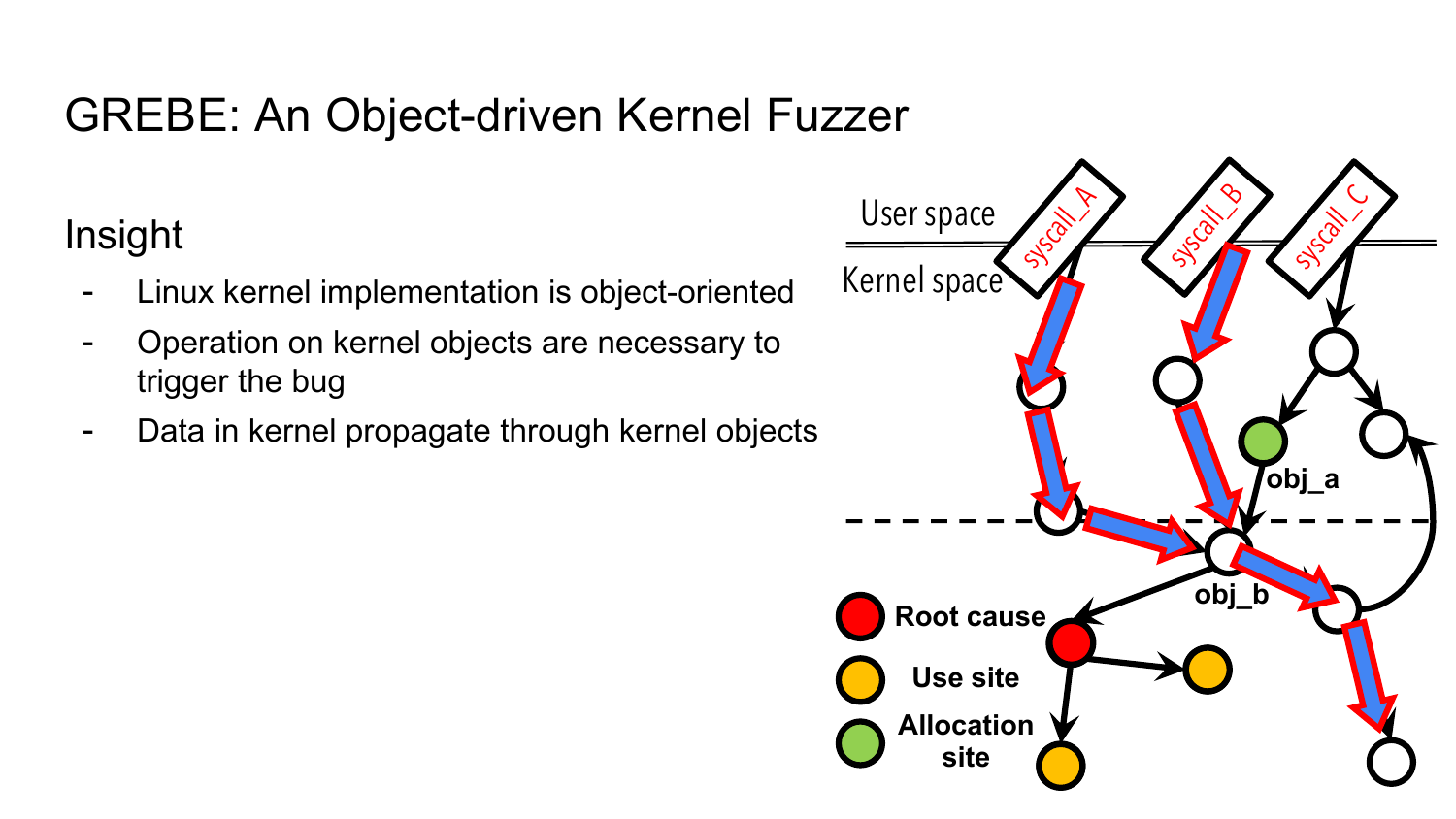## GREBE: An Object-driven Kernel Fuzzer

### Insight

- Linux kernel implementation is object-oriented
- Operation on kernel objects are necessary to trigger the bug
- Data in kernel propagate through kernel objects

#### GREBE's solution in High-level

- Identify critical kernel objects given the bug report
- Guide the kernel fuzzing with the objects
	- set up context
	- bound fuzzing

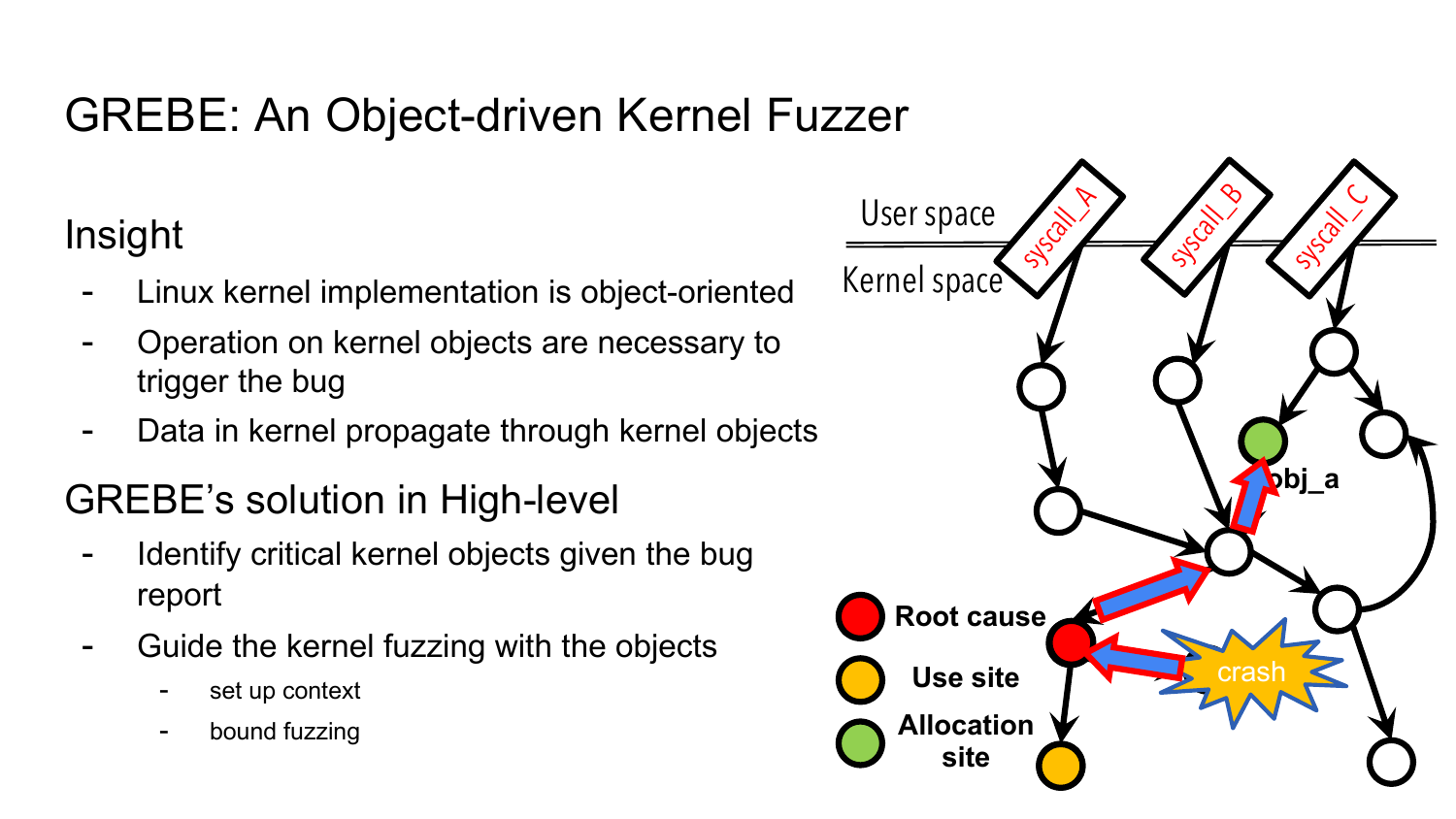## Backward Taint Analysis to Identify Critical Objects

#### Taint source identification

- Kernel complains when checks unsatisfied
- Use variables in the checking conditions as taint source

```
in drivers/vhost/vhost.c
                                                                     source code
    void vhost_dev_cleanup(struct vhost_dev *dev)
 \sqrt{2}\frac{2}{3}walk \rightarrow \text{offset} = \text{sq} \rightarrow \text{offset}3
        WARN_ON(!list_empty(Gdev->work_list));
 4
 5
        if (dev->worker) {
                                                              \overline{4}// pseudo binary code after instrumentation
 6
           kthread_stop(dev->worker);
                                                              5
                                                                 kasan_check_read(6sq->offset, sizeof(var));
 \overline{7}dev ->worker = NULL;
                                                              6
                                                                 tmp = LOAD(6sg->offset, sizeof(var)); // first access\,8\,dev ->kcov handle = 0;
                                                                 kasan_check_write([&walk->offset], sizeof(var));
                                                              7
 9
                                                                 STORE (tmp, \text{walk}\rightarrow\text{offset}); // second access
                                                              8
10
```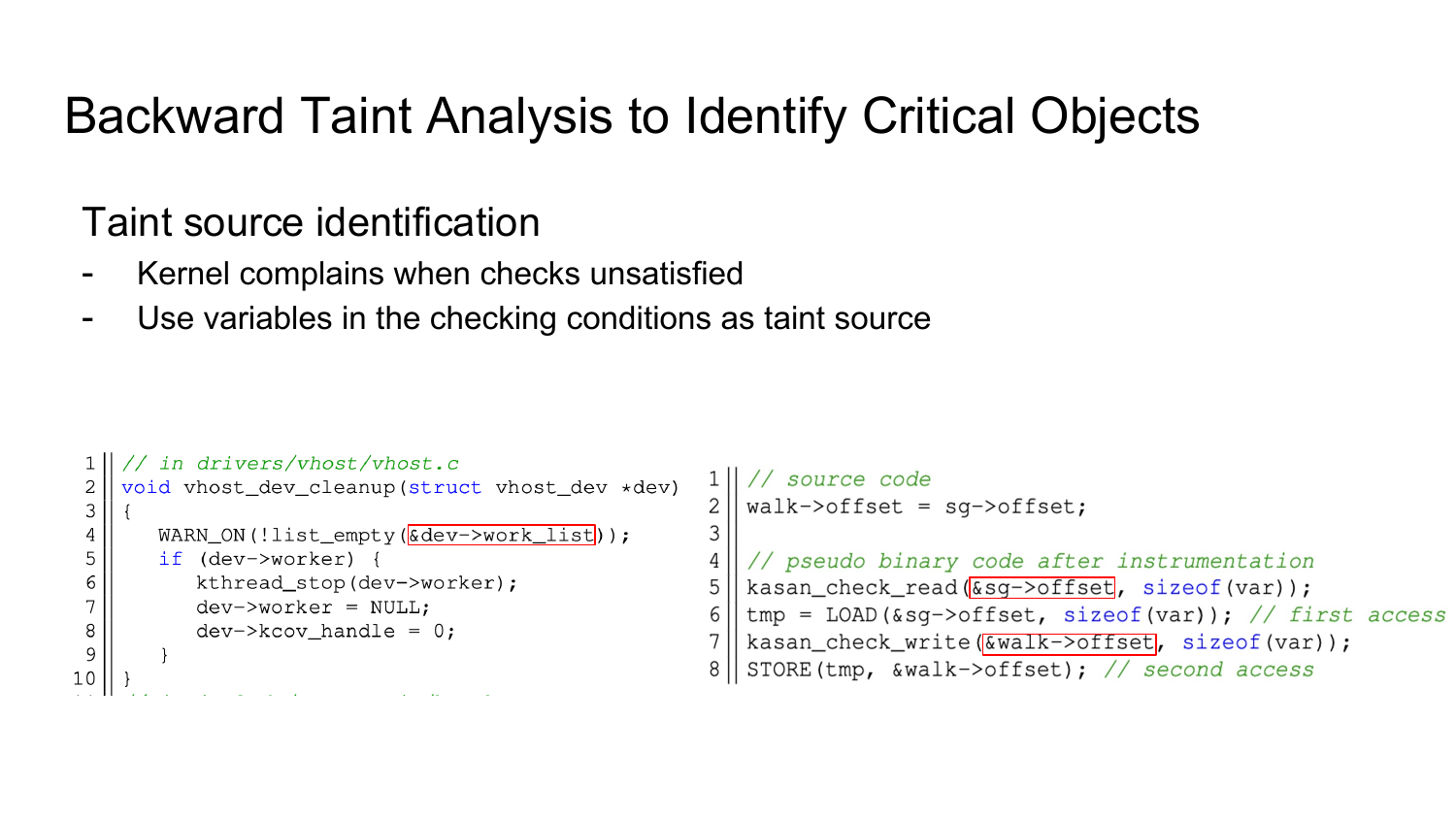# Backward Taint Analysis to Identify Critical Object

## Taint propagation

- Taint to parent structure variables
- Taint to loop counter

```
base = READ_ONCE(timer->base)
 hrtimer_cancel(&tfile->napi->timer)
   hrtimer try to cancel(timer)
```

```
int func()
\frac{2}{3}for (int i=0; i<vuln->size; i++) {
          // buffer overflow in vuln->buff
\frac{4}{5}vuln->buff[i] = src[j++];
6
```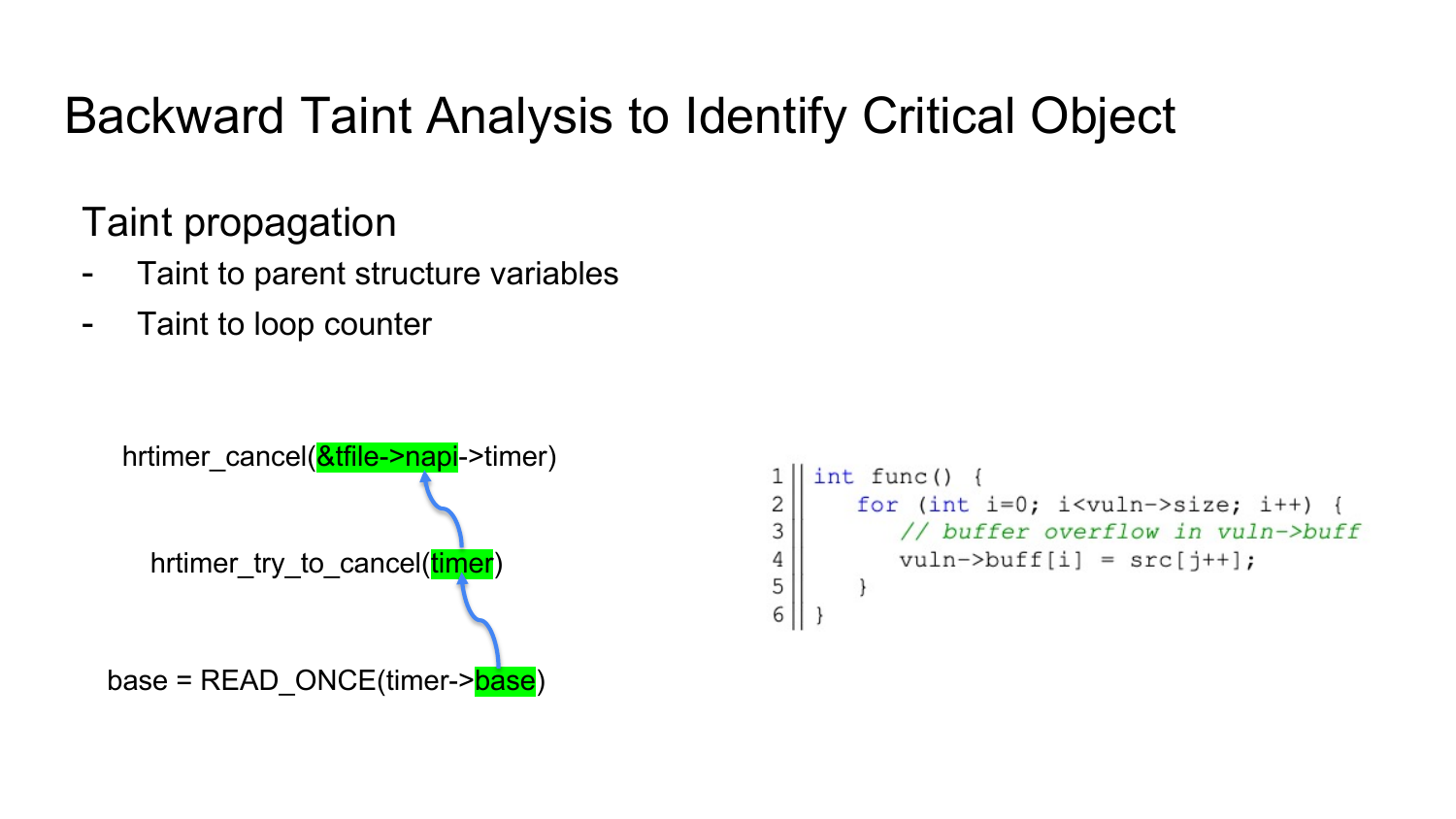# Backward Taint Analysis to Identify Critical Object

Taint sink

- The definition of a variable
- Syscall entry, or interrupt handler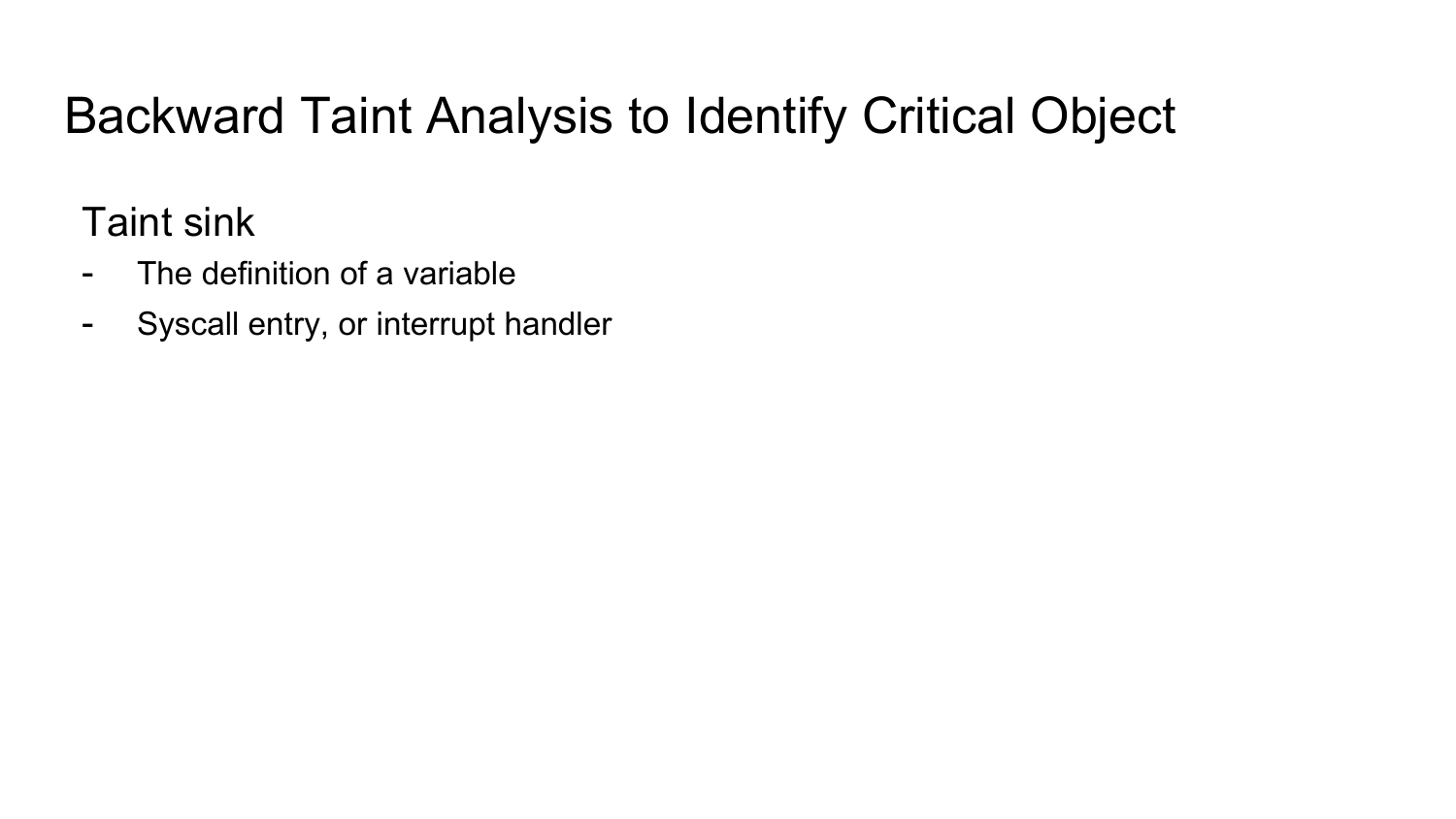# Backward Taint Analysis to Identify Critical Object

## Taint sink

- The definition of a variable
- Syscall entry, or interrupt handler

## Object filtering

- Object popularity ranking
- Filter out "popular" objects
- More details in our paper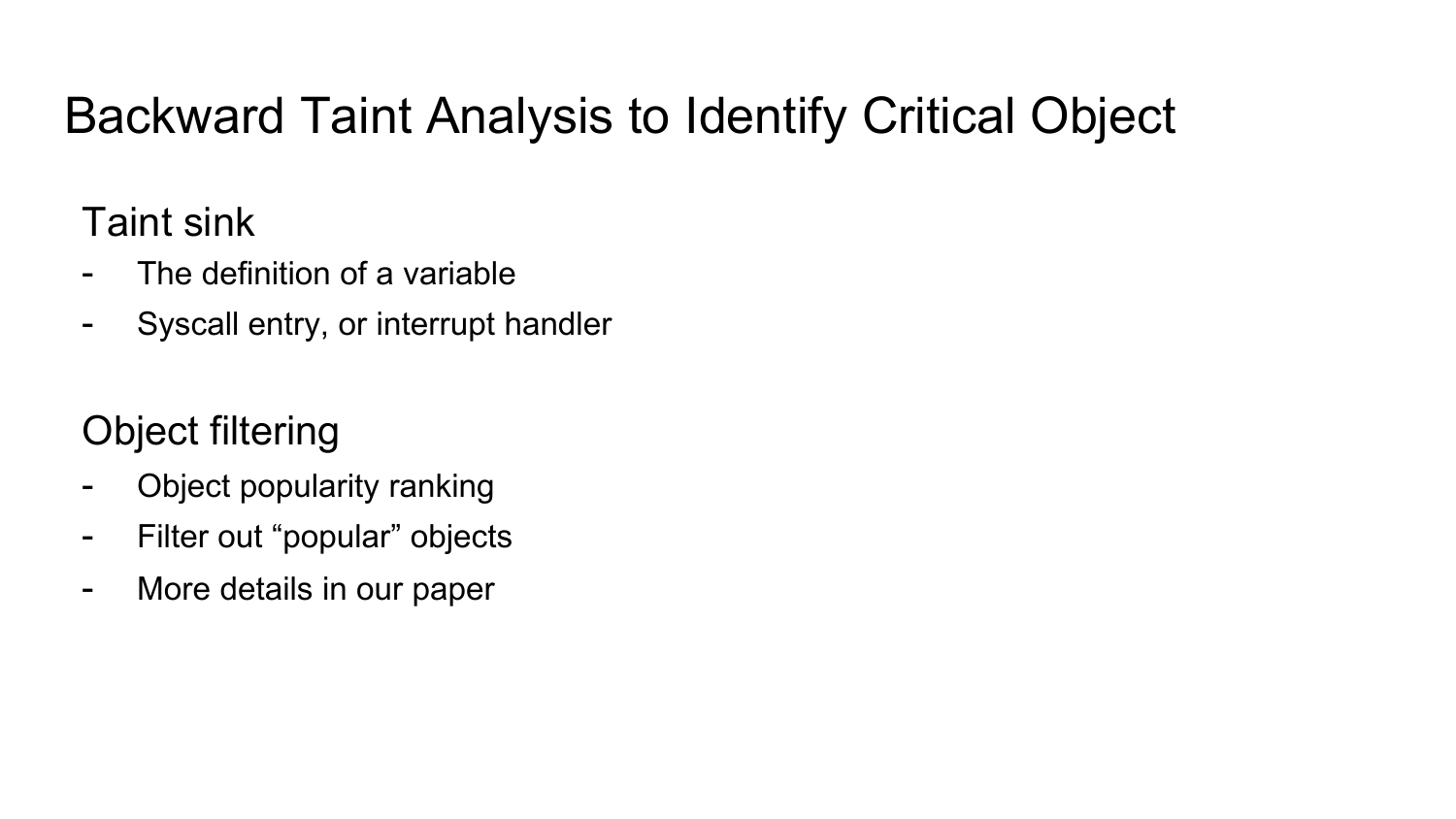# Object-driven Kernel Fuzzing

- Instrument basic blocks involved with critical objects
- Maximize object coverage instead of code coverage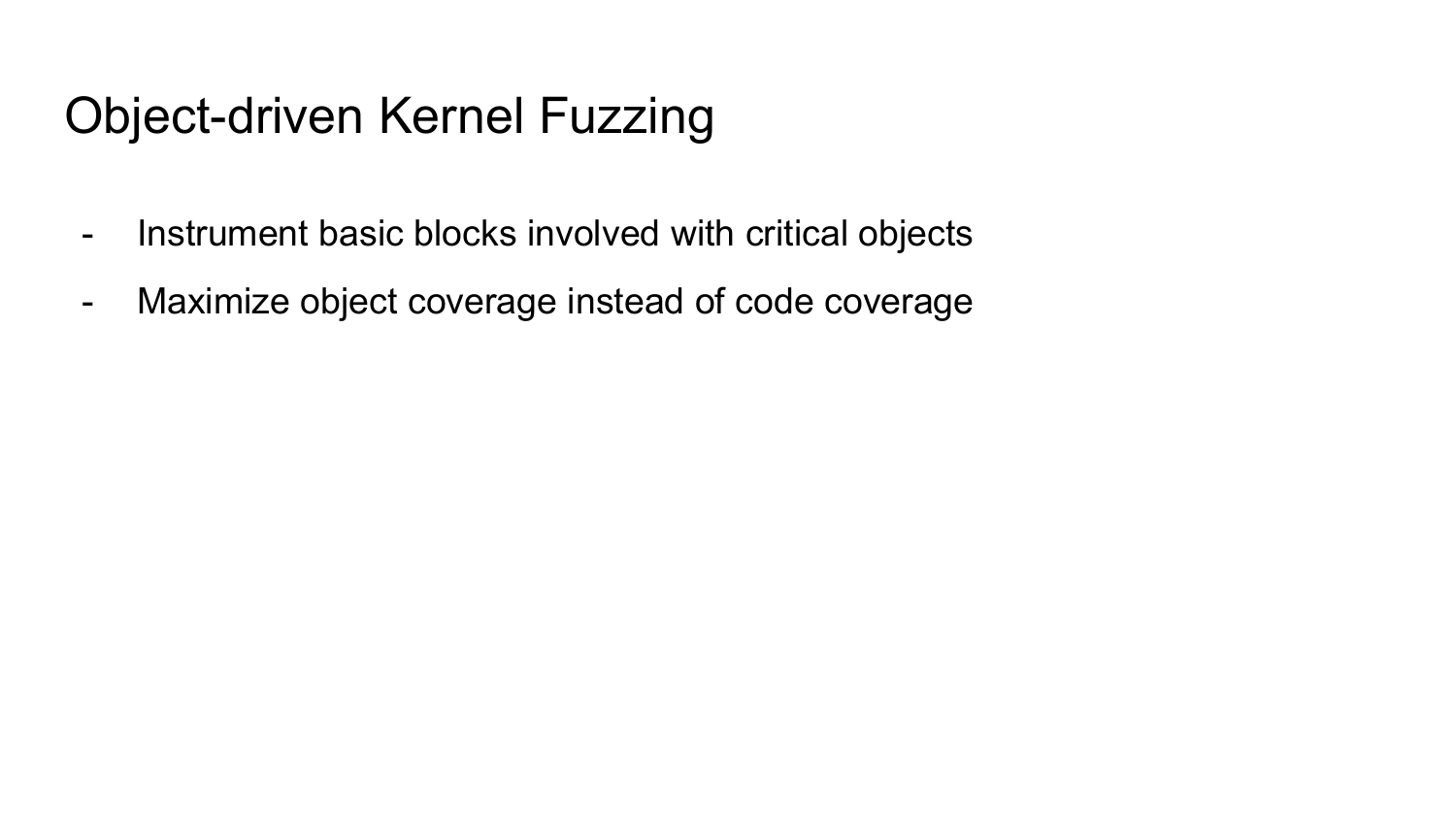# **Experiment**

## **Setup**

- Used 60 kernel bugs (2017-2021)
- Compared with Syzkaller
- Manually triage the results

#### Results

- Exploitability escalation
	- From "*less likely to exploit*" to "*likely to exploit*"
	- GREBE (26) *vs.* Syzkaller (4)
- More exploit potential
	- From one "*likely to exploit*" to more "*likely to exploit*"
	- GREBE (8) *vs.* Syzkaller (1)